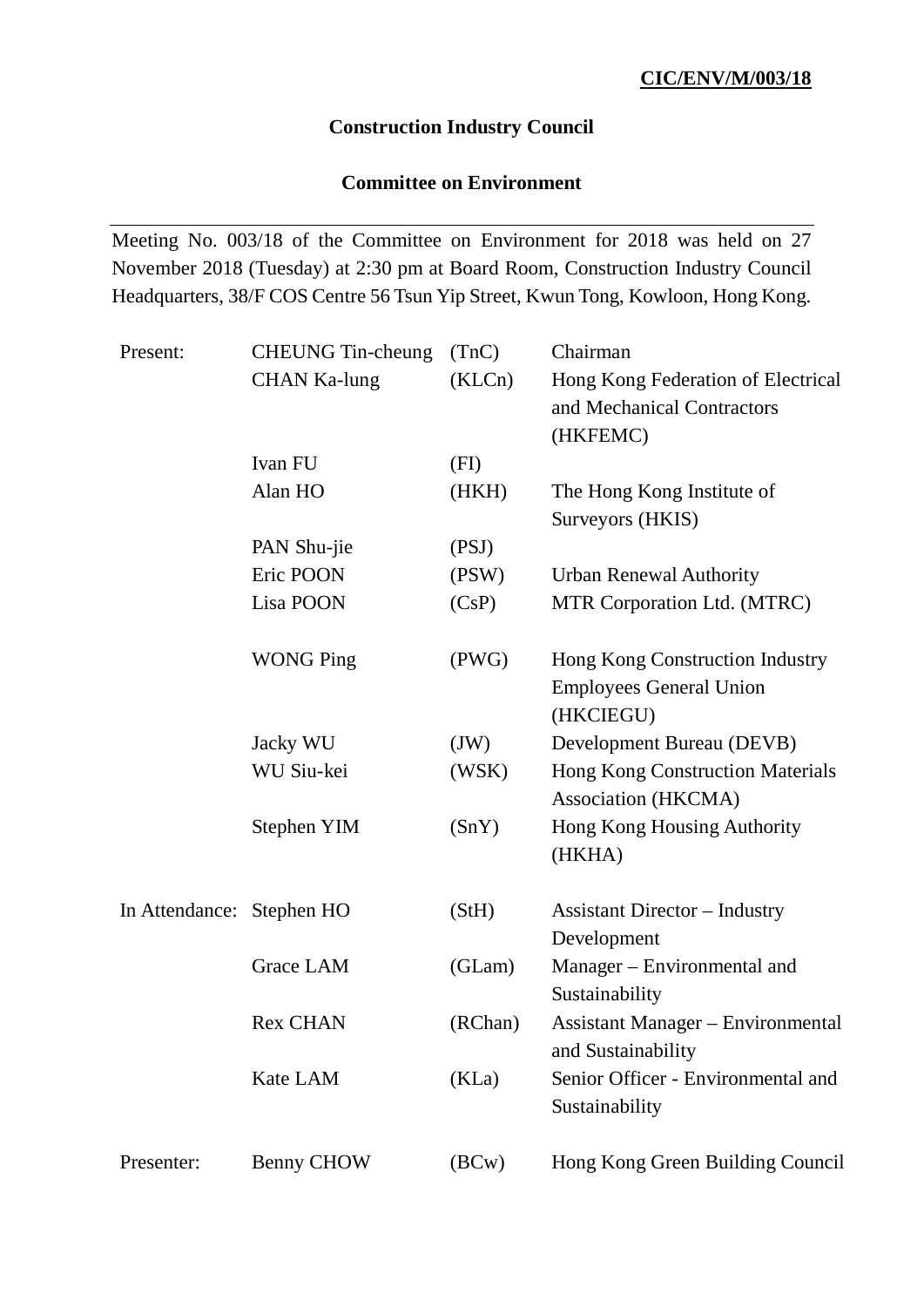## **CIC/ENV/M/003/18**

 $(TITZ)$ 

|            |                    |       | (HKUBU)                                      |
|------------|--------------------|-------|----------------------------------------------|
|            | Jonathan YAU       |       | <b>Cundall Hong Kong Limited</b>             |
|            |                    |       | (Cundall)                                    |
|            | Helen AMOS         |       | Cundall                                      |
|            | <b>Eddie TSE</b>   |       | Cundall                                      |
| Apologies: | Amen TONG          | (YKT) | <b>Airport Authority Hong Kong</b><br>(AAHK) |
|            | <b>Andrew WONG</b> | (AW)  | Hospital Authority (HA)                      |

#### **MINUTES**

**Action**

# 3.1 **Confirmation of the Minutes of the Com-ENV Meeting No. 002/18 held on 11 Sep 2018**

Members took note of and confirmed the Minutes CIC/ENV/M/002/18 of the last Com-ENV meeting held on Tuesday, 11 Sep 2018.

*(FI joined the meeting at 3:00 pm)*

#### 3.2 **Matters Arising from the Previous Meeting**

TnC and GLam updated Members on the following matters:

Agenda item 2.2 - Twelve previously funded research projects related to Environment and Sustainability

CIC Secretariat updated the status of the 12 previously funded research projects. All research projects are completed, except the "Thermoelectric Cooling for the Construction of Solid-state Air Conditioner in the Lift". CIC Secretariat will review the key findings of this project with an anticipated final report completion by May 2019. Members took note of the updated list.

Agenda item 2.2 - Update of the McKinsey Interim Report follow up

For the consultancy services on "Potential Utilisation of Prefabrication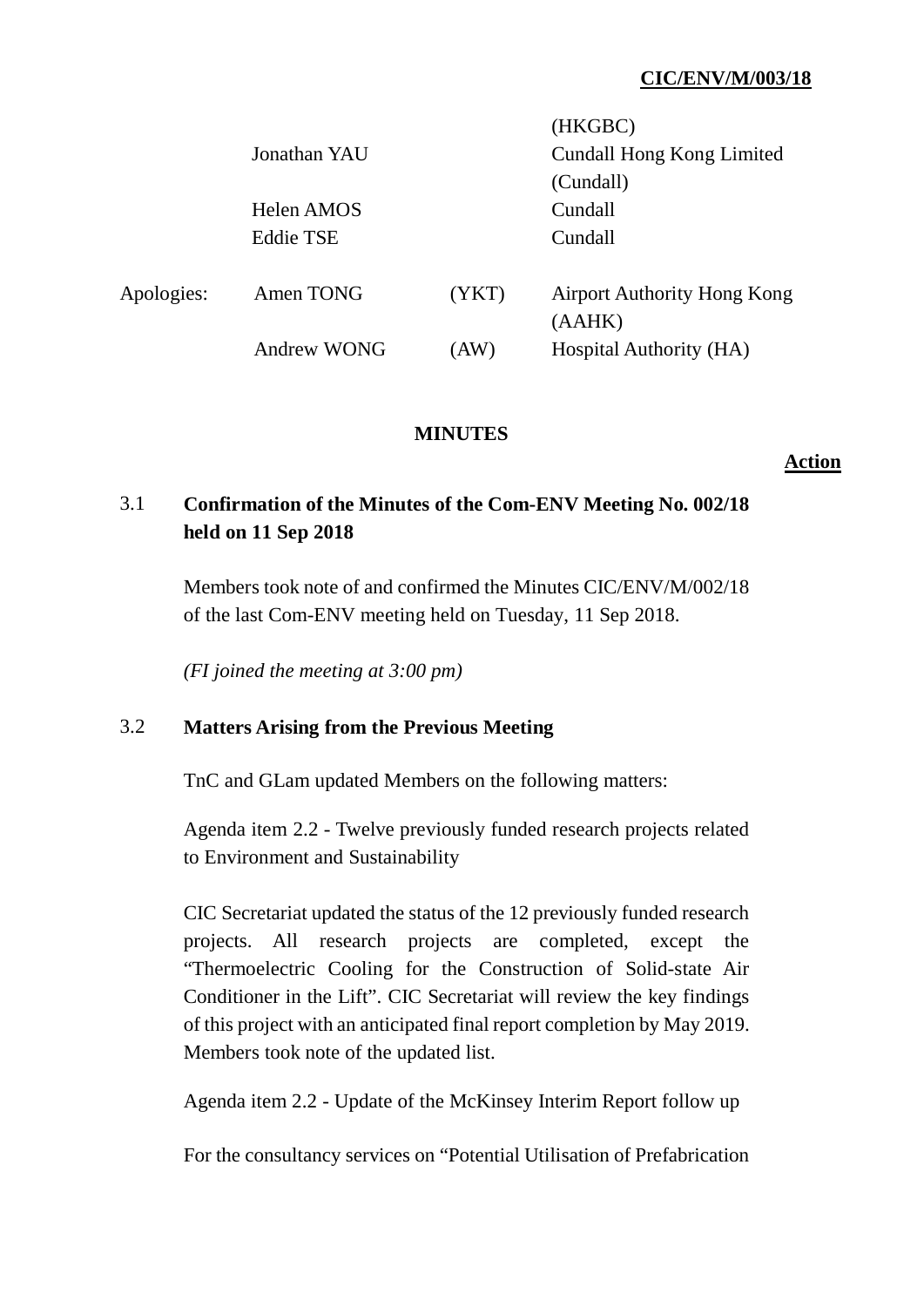#### **CIC/ENV/M/003/18**

#### **Action**

Yards and Prefabrication Components in Hong Kong", Ove Arup & Partners Hong Kong Limited (Arup) revised the feasibility report based on the Members' comments in the last meeting. CIC Secretariat reported that the feasibility report has been published on the website and the key findings have been disseminated to Development Bureau and Hong Kong Construction Association for further consideration.

For the consultancy services on "Preparation of a Guidebook on Sustainable Construction and Development of a Sustainable CIC Construction Assessment Scheme", CIC will invite consultants Secretariatthrough open tendering process and the project is targeted to commence in the first quarter of 2019.

For the CIC Sustainable Construction Award Conference and Presentation Ceremony, CIC Secretariat reported that the event was held on 26 October 2018 with over 280 participants. The media coverage has reached more than 90 million people. CIC Secretariat will organise the post event activities in Q1 2019 and promote the best practises into a Guidebook on Sustainable Construction. Members recommended that more supporting organisations should be invited for the next award.

For the consultancy services on "Improving the Environmental Performance of the Hong Kong Construction Industry", PricewaterhouseCoopers (PwC) has submitted the Phase I Completion Report in June 2018. For Phase II, PwC is preparing several interventions and action plan with timeline to public and private sectors for adoption of low carbon construction with a target completion by April 2019.

Agenda item 2.4 - Com-ENV 3-Year Achievement Statement

GLam briefed Members about the revised timeline of the key deliverables. Members endorsed the Chinese version of the 3-year Achievement Statement.

Agenda item 2.6 - Proposed Study under the Pneumoconiosis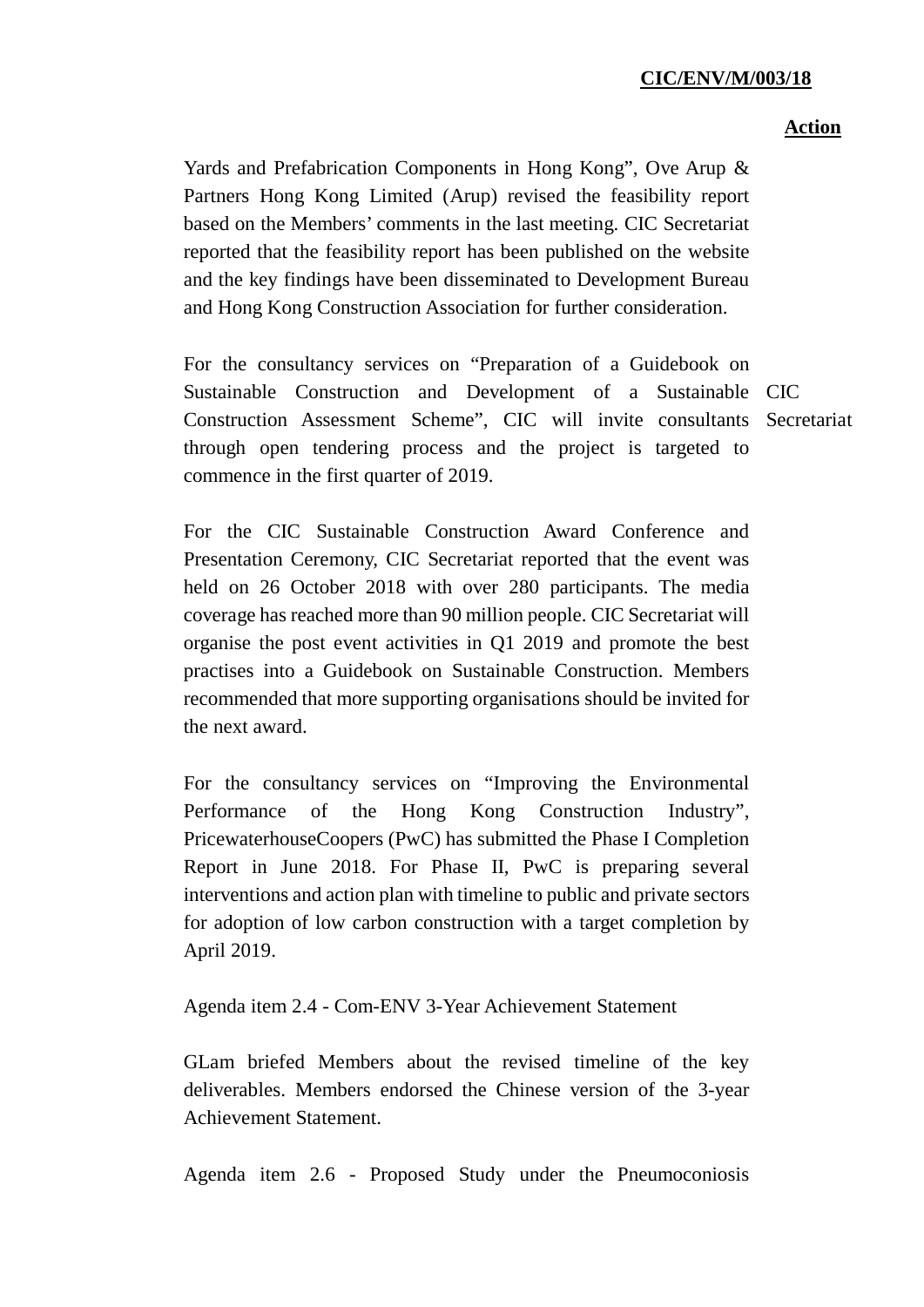#### **Action**

### Compensation Fund

GLam reported that CIC Secretariat had arranged a meeting with Pneumoconiosis Compensation Fund Board (PCFB) to discuss the project scope and noted that PCFB had already conducted similar research projects. CIC Secretariat will meet up with PCFB to explore further opportunity for potential collaboration.

## 3.3 **Progress Update of Consultancy Services on Development and Implementation of CIC Carbon Assessment Tool**

Cundall introduced the highlights of inception report, the arrangement of stakeholder engagement workshops and pilot projects of the captioned Consultancy Services.

Members suggested that tool should be user-friendly and focus on the carbon intensive permanent and temporary materials. Three stakeholder engagement workshops will be organised for public owners, developers, contractors and suppliers in December 2018. Cundall will also address Members' comments into the inception report and submit the report for Working Group and Members' endorsement in December 2018. Cundall

*Post meeting note: The inception report has been endorsed by the Working Group and circulated to Com-ENV members for approval in December 2018.*

*(Cundall left the meeting at 4:10 pm, PSW left the meeting at 4:20 pm, BCw joined the meeting at 4:20 pm*.)

# 3.4 **Unification of CIC's Carbon Labelling Scheme (CLS) and HKGBC's Green Product Accreditation and Standards Scheme (HK G-PASS)**

GLam and BCw introduced the background of the unification scheme and the implementation plan.